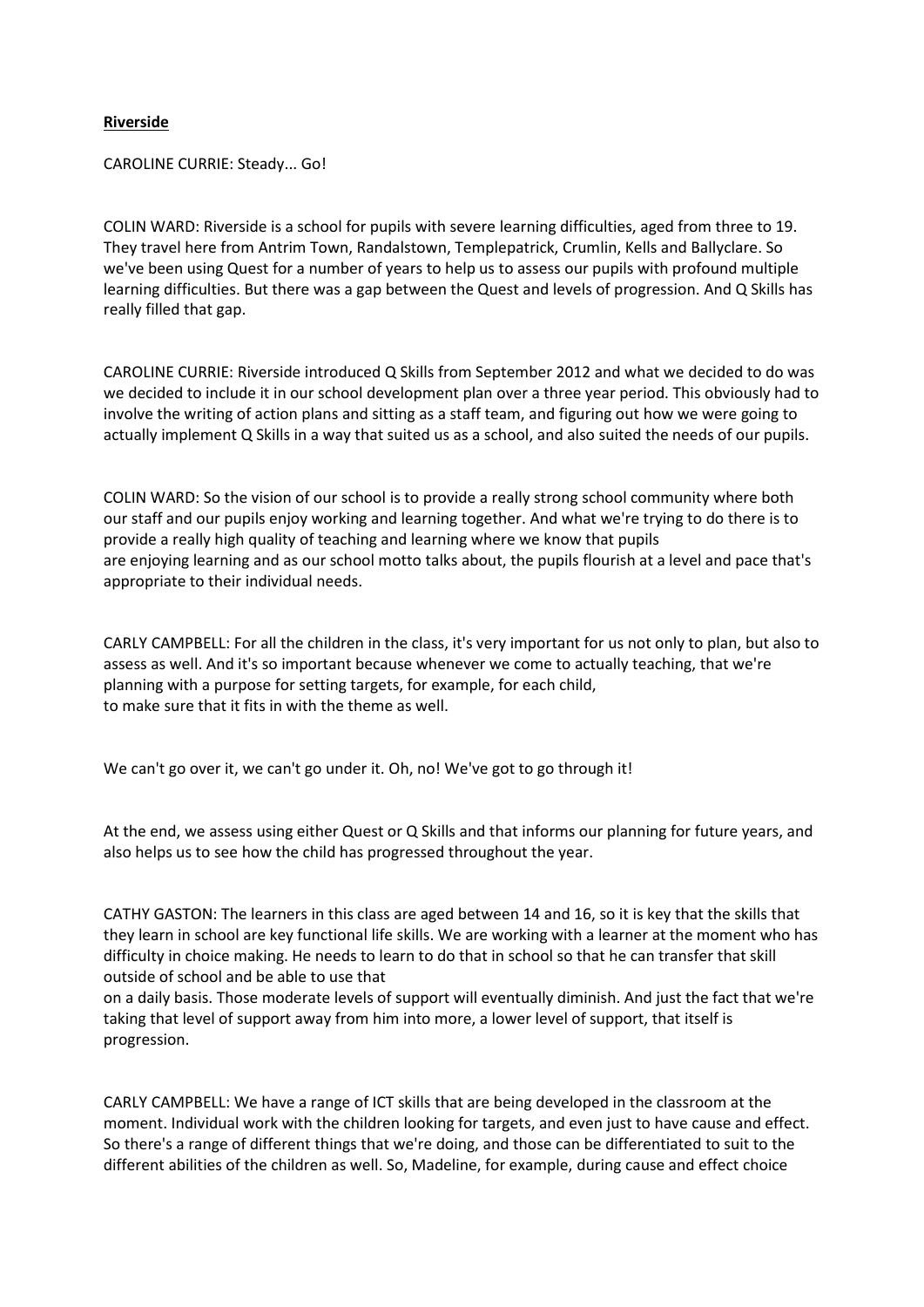time can choose between two pictures, whereas some other children can handle choosing between ten pictures. So it's a range of different techniques, and it's so important to use ICT to boost any child's abilities. So, for example,Madeline and Charlotte, both in the classroom, benefit from ICT and can learn numeracy, literacy and a range of different topics.

JENNY MARSHALL: This year I have eight in my class, so we're working within Q Skill Four, which is focusing on number and money work. We have been working on, generally, the concept that you need coins, and we need these coins to exchange for goods. These maths skills overlap into other activities, and another activity that we do outside of the classroom is down in the PE hall, where we're doing our indoor PE activities: sorting, counting and matching. So, the children are transferring those skills.

CAROLINE CURRIE: Here in Riverside School, pupils are given lots of opportunities to learn outside of the classroom, and engage in play-based and activity-based learning. This can happen in our soft play areas, in our playground, in our multisensory studio, or even indeed in educational visits.

JENNY MARSHALL: These main activities include going down to a local supermarket where we do our cookery shopping, so the children are going down with a list of the cookery items, choosing these, and then going to the cashier.

CAROLINE CURRIE: During these activities, teachers and classroom assistants engage in informal observations for all the cross-curricular skills.

CARLY CAMPBELL: Whenever the children are playing or at an activity, we'd take a note of a milestone that they've maybe achieved, or something that

we have never seen before, and we would just scribble that down on a sticky note so that we're not forgetting things and missing out on brilliant achievements that the children have made.

CAROLINE CURRIE: And then these are translated to a more formal recording sheet at a later time.

Let's see, where are you sort of thinking at the minute in terms of--

CARLY CAMPBELL: Well, that one there. "Show pleasure when presented with a range of sensory stimuli."

CAROLINE CURRIE: Okay.

CARLY CAMPBELL: So, she was clapping at things, and sort of jumping in her seat.

So note-taking in this classroom makes it so much easier for me. At the start of the year, whenever I come to write my IEP's and set my targets,